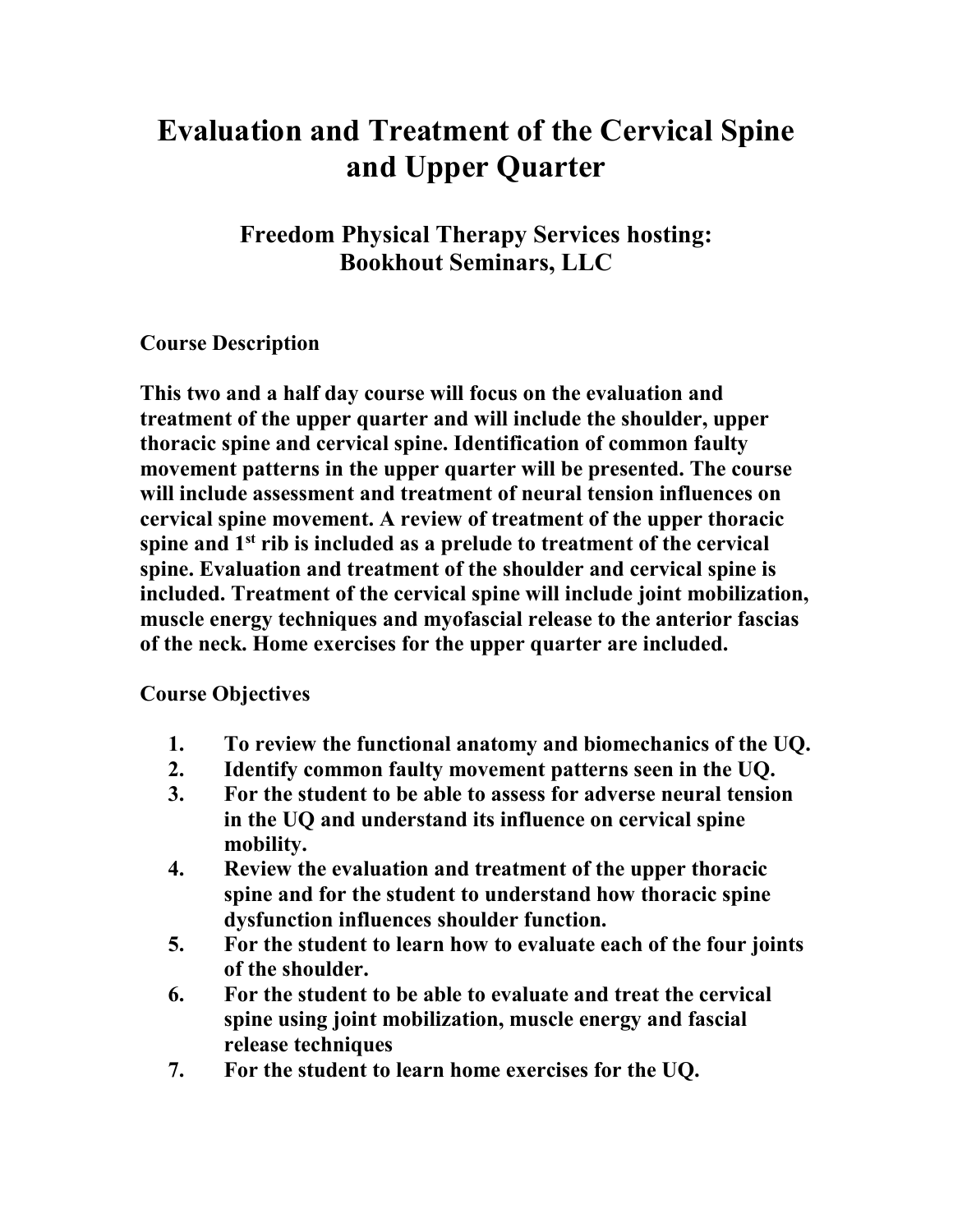## **Registration 2:30 to 3:00pm Feb 7, 2020: Day 1 3:00 – 7:00pm**

| $3:00 - 3:15$ | Introduction and goals for the course                |
|---------------|------------------------------------------------------|
| $3:15 - 4:00$ | Common upper quarter problems and subjective history |
| $4:00 - 5:00$ | Identification of faulty movement patterns in the UQ |
| $5:00 - 5:15$ | <b>Break</b>                                         |
| $5:15 - 6:00$ | Screening of the cervical spine                      |

**6:00 – 7:00 Assessment of neural tension influences in the UQ**

**Feb 8, 2020: Day 2 8:00am – 5:00pm**

| $8:00 - 8:30$   | <b>Review of Day 1 and questions</b>                        |
|-----------------|-------------------------------------------------------------|
| $8:30 - 10:00$  | Evaluation and Treatment of the Upper T/S and 1st rib       |
| $10:00 - 10:15$ | <b>Break</b>                                                |
| $10:15 - 12:00$ | Evaluation and treatment of the shoulder – SC and AC Joints |
| $12:00 - 1:00$  | Lunch                                                       |
| $1:00 - 3:00$   | Evaluation and treatment of the shoulder – ST and GH Joints |
| $3:00 - 3:15$   | <b>Break</b>                                                |
| $3:15 - 4:00$   | Anatomy and biomechanics of the typical $C/S - C2-7$        |
| $4:00 - 5:00$   | Segmental testing of the typical C/S                        |
|                 |                                                             |

**Feb 9, 2020: Day 3 8:00am – 5:00pm**

| $8:00 - 8:30$ |  | <b>Review of Day 2 and questions</b> |
|---------------|--|--------------------------------------|
|               |  |                                      |

- **8:30 – 10:00 Treatment of the typical C/S – C2-7**
- **10:00 – 10:15 Break**
- **10:15 – 11:00 Anatomy and biomechanics of the upper C/S**
- **11:00 – 12:00 Treatment of the upper C/S**
- **12:00 – 1:00 Lunch**
- **1:00 – 3:00 Assessment and treatment of the anterior fascias of the neck**
- **3:00 – 3:15 Break**
- **3:15 – 4:00 Mobilization of the anterior neck**
- **4:00 – 5:00 Home exercises for the upper quarter**